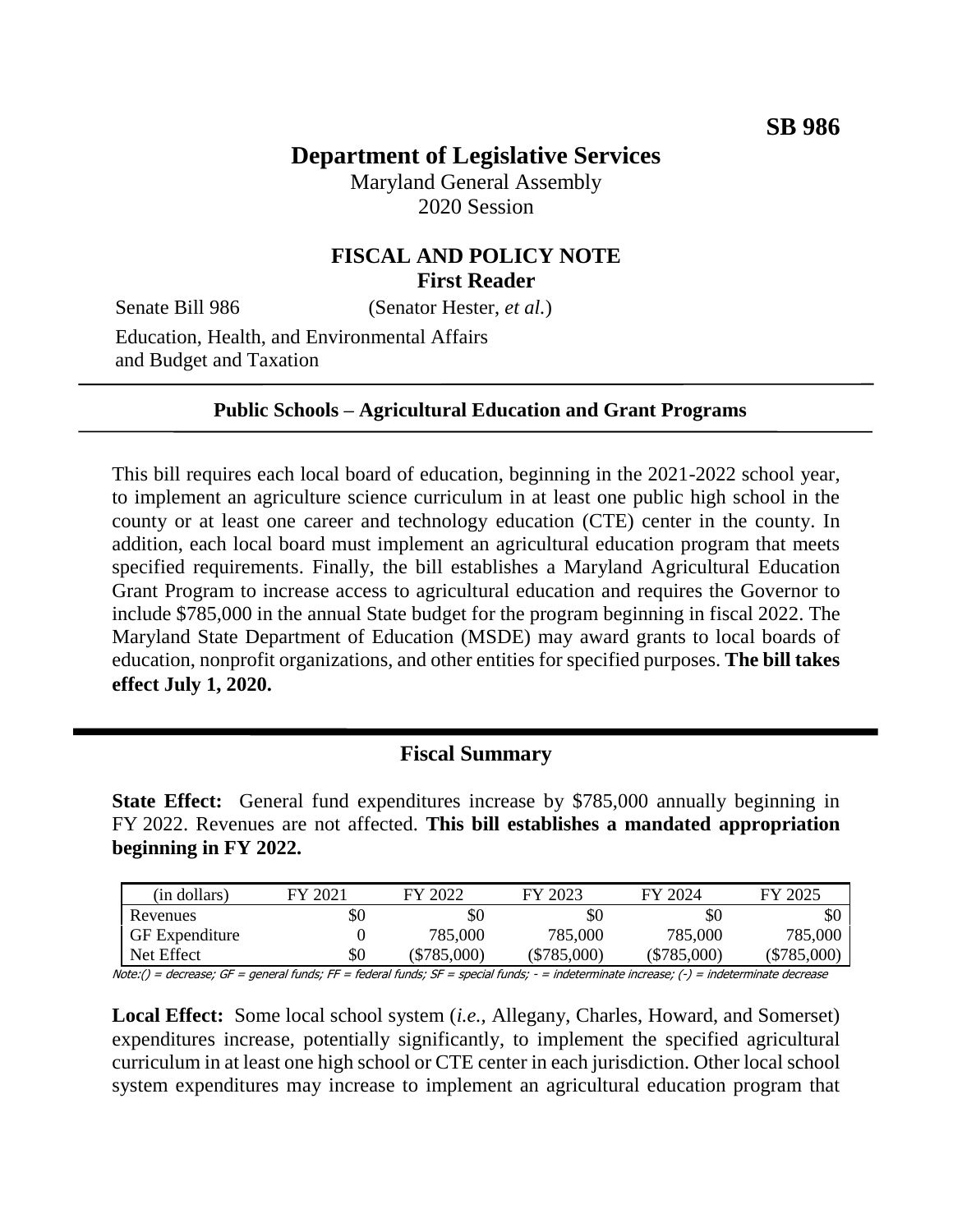meets the requirements of the bill; however, these costs cannot be reliably estimated. Costs for all local school systems may be partially offset by the grant program established by the bill. **This bill may impose a mandate on a unit of local government.**

**Small Business Effect:** Minimal.

## **Analysis**

**Bill Summary:** The agricultural education program must prepare students for successful careers and a lifetime of informed choices related to global agriculture, food, fiber, and natural resources systems. Further the program must prepare students for a wide range of opportunities in agricultural-related employment and higher education by providing instruction and developing skills in science, mathematics, technology, communications, leadership, and management.

MSDE must employ an individual to act as a content leader and administer the program. The grants may be for (1) compensating teachers for working extra duty days to enable students to participate in agricultural education programs and activities; (2) providing funding for students who are enrolled in agriculture education courses to pay dues and participate in the Maryland Future Farmers of America Association (FFA); (3) teacher development and training, including attendance at summer training conferences; and (4) maintaining existing agricultural education programs and implementing new MSDE-approved agricultural education programs.

**Current Law:** Chapter 230 of 2016 encourages each local board of education to implement an agriculture science curriculum in at least one public high school in the local school system or career and technology education center in the county. If offered, the curriculum must be selected from existing curricula developed by MSDE or developed by a county board and approved by MSDE.

With the advice of the State Superintendent of Schools, the State Board of Education establishes basic policy and guidelines for the program of instruction for public schools. Subject to State law and the bylaws, policies, and guidelines established by the State Board of Education, each local board of education must establish the curriculum guides and courses of study for schools in its jurisdiction.

SB 986/ Page 2 According to regulations, each local school system must provide in public schools a comprehensive, multidisciplinary environmental education program infused within current curricular offerings and aligned with the Maryland Environmental Literacy Curriculum. As part of that curriculum, a student must make decisions that demonstrate understanding of natural communities and the ecological, economic, political, and social systems of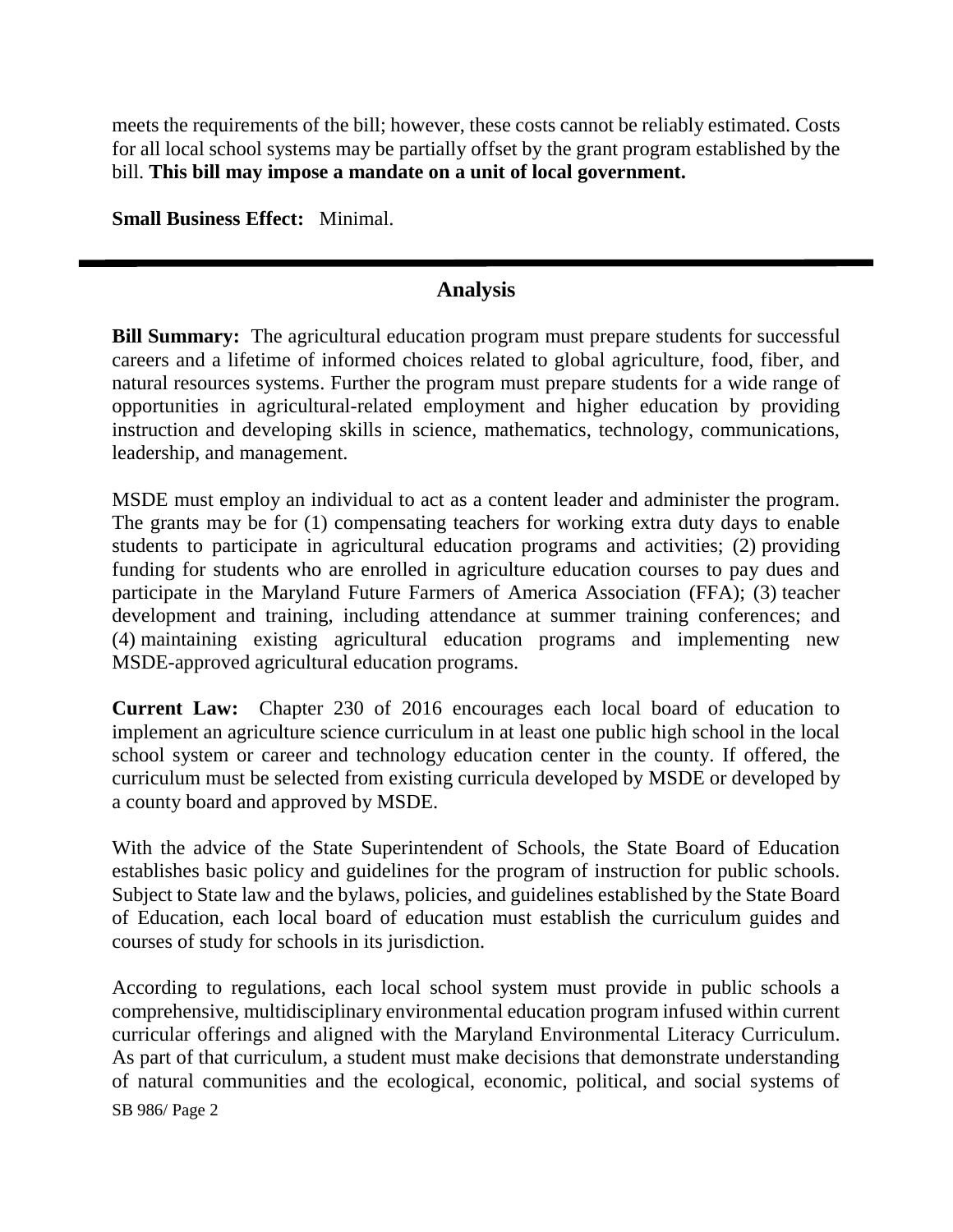human communities and must examine how their personal and collective actions affect the sustainability of these interrelated systems.

**Background:** Chapter 672 of 2012 required the State Board of Education and the University of Maryland Extension, after consultation with local boards of education, specified local agriculture groups, and other organizations that promote education about agriculture, to create a task force by December 31, 2014, to explore options for incorporating the subject of agriculture, including sustainable agriculture and other agriculture issues, in all existing curricular areas. The task force completed a final report in May 2015, when authorization for the task force terminated.

The task force's final report included four recommendations:

- establish a free online interactive venue for students entitled the Maryland Agriculture Academy that , which includes multimedia resources and activities;
- provide a curriculum and professional learning resource system for educators on the integrated teaching of agriculture, aligned to Maryland content standards;
- expand the pipeline to agriculture careers and education through elementary and middle school programs; and
- expand the State's rigorous high school agricultural programs of study that lead to postsecondary credit and industry certification as well as increased readiness for entry into college and careers.

As of the 2018-2019 academic year, approximately 50 Maryland public high schools and CTE centers currently offer instruction in agricultural science. Of these, 32 offer the Curriculum for Agriculture Science Education (CASE); the other schools offer at least 1 of 10 other curricula available. Some schools and centers offer several different programs in agricultural science. In 2017, there were approximately 4,700 students enrolled in these programs. The Maryland Department of Agriculture reports that there are an estimated 83,600 jobs in agriculture and other resource-based industries.

MSDE currently provides three agriculturally related programs of study for use by the local boards of education: CASE; Environmental Studies/Natural Resources; and Horticultural Services/Certified Professional Horticulturalist. Other locally developed programs of study focusing on agricultural specialties are also offered in many counties. Further information about the MSDE-provided curricula can be found on MSDE's [website.](http://marylandpublicschools.org/programs/Pages/CTE-Programs-of-Study/Clusters/EANR.aspx) MSDE advises that 20 out of 24 Maryland school systems currently provide the opportunity for students to participate in agriculture education through a CTE program of study. Allegany and Somerset counties no longer offer agriculture due to low enrollments in those programs. Charles and Howard counties also no longer offer these programs.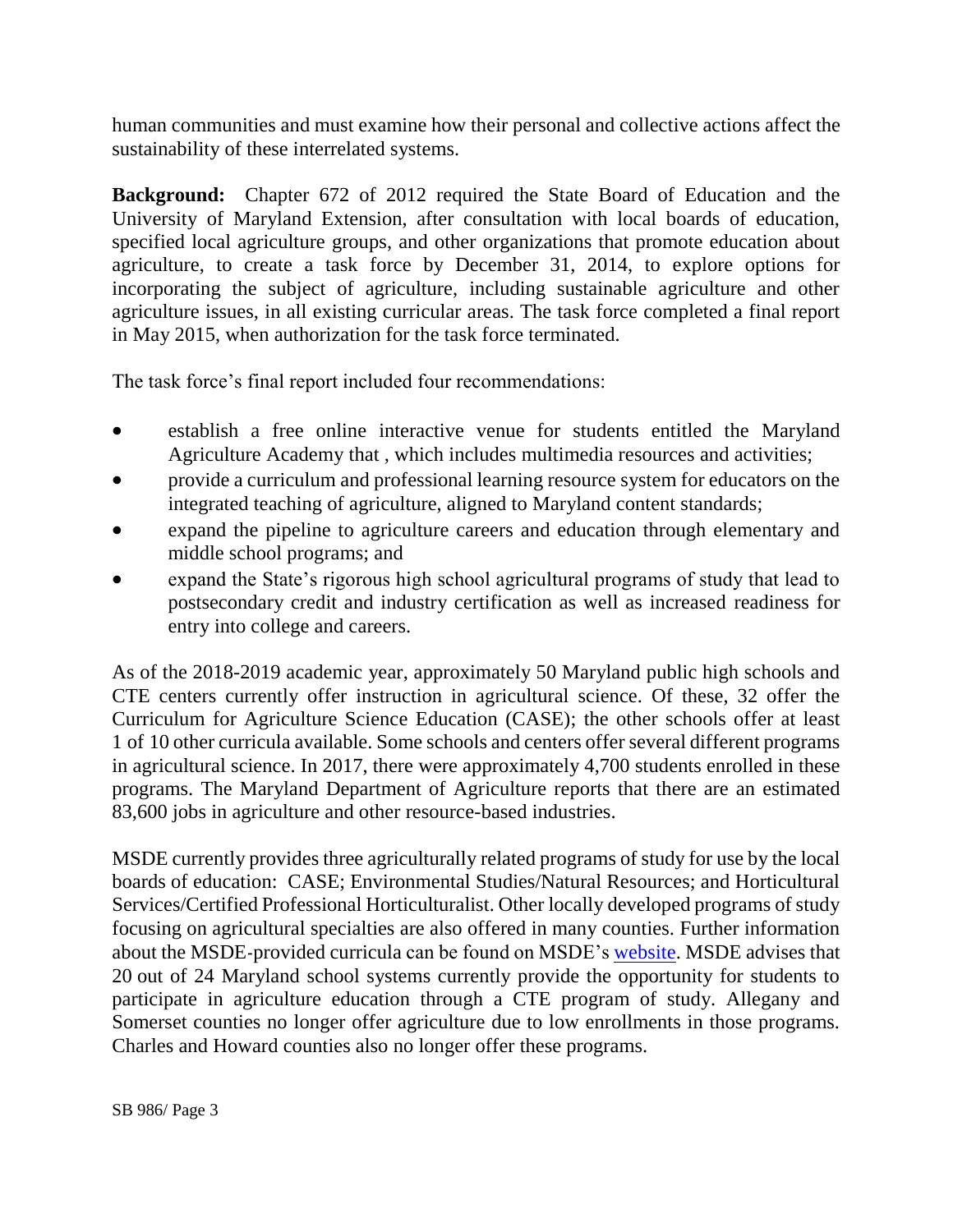#### *Maryland Agriculture Education Proposed Enhancements*

Agricultural education has many afterschool and summer programs that are an integral component of the program, which means that agricultural education teachers must be available during times to supervise students. In addition, there is specialized training for agricultural education teachers. Thus, additional grant funding could be used to pay teachers for extra time and pay for agricultural education program training.

The [Maryland FFA Association](http://www.mdffa.org/) is the State agricultural youth leadership organization of almost 3,000 student members comprising 50 FFA chapters. The FFA mission is to make a positive difference in the lives of students by developing their potential for premier leadership, personal growth, and career success through agricultural education. The Maryland FAA offers judged career development events and leadership opportunities related to agriculture for members. To participate in these events, an individual must be an active member, which requires paying dues. Dues are set annually, but have been approximately \$10 in recent years.

**State Expenditures:** General fund expenditures increase by \$785,000 annually beginning in fiscal 2022. This estimate reflects the mandated appropriation for the program. The bill requires MSDE to employ an individual to act as a content leader for agricultural education and administer the program. MSDE advises that an agricultural content leader is currently employed by the department. Thus, this estimate does not reflect any additional costs for this position. MSDE may choose to use some of the funding mandated by the bill to support this position; however, this is not required by the bill. MSDE did not indicate that it would use the mandated funding for this purpose; thus, no offset in general fund expenditures is assumed in this estimate.

**Local Fiscal Effect:** Some local school system (*i.e.,* Allegany, Charles, Howard, and Somerset) expenditures increase, potentially significantly, to implement the specified agricultural curriculum in at least one high school or CTE center in each jurisdiction. These costs cannot be reliably estimated but may include hiring an agricultural education program teacher at an estimated cost of \$71,600 annually, compensating the teacher for working extra duty days, paying Maryland FFA dues, teacher development and training. Eligible costs may be partially offset by the grant program established and funded by the bill.

Other local school system expenditures may increase to implement an agricultural education program that meets the requirements of the bill. It is unknown how many local school systems have existing agricultural education programs that do not meet the requirements of the bill. Thus, the costs cannot be reliably estimated. Eligible costs may also be partially offset by the grant program established by the bill.